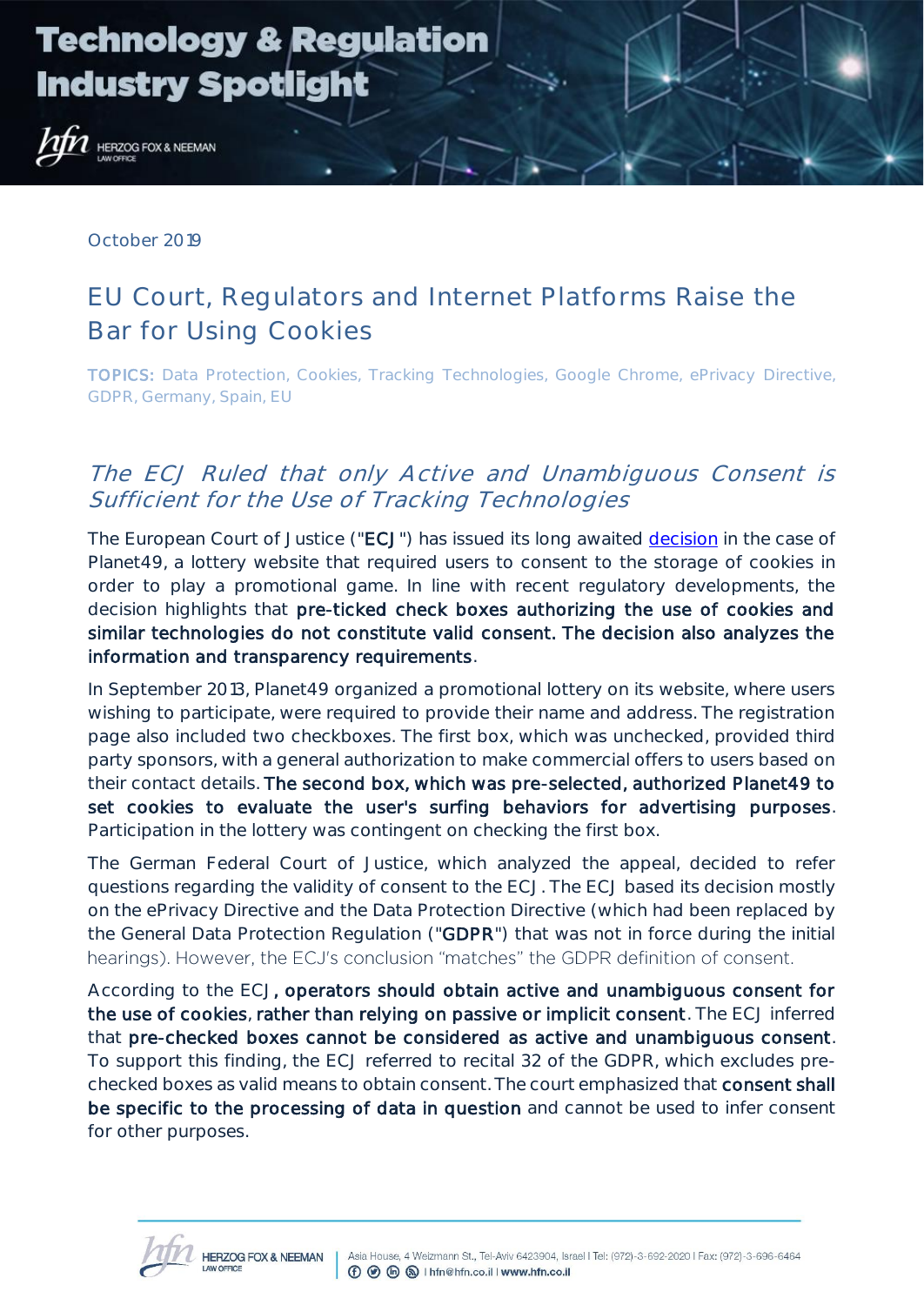# **Technology & Regulation Industry Spotlight**

**HERZOG FOX & NEEMAN** 

The ruling confirmed that this standard of consent applies to the placement of any tracking technologies, regardless of whether or not the information stored is considered personal data. The decision aligns with one of the objectives of EU law, which is to protect the user from the risk that hidden identifiers and other similar devices enter the user's terminal equipment without his knowledge.

The ECJ also concluded that in order to provide valid consent, users should be provided with clear and comprehensive information regarding the purposes for processing, since such information will enable users to make informed decisions. The information provided to users must include the duration of the operation of tracking technologies and whether or not third parties may have access to the data collected.

The ECJ chose not to address the question whether setting the user's consent as a perquisite to use the service offered ("cookie walls") can be considered as constituting valid and freely given consent.

Earlier this year, we published our [Practical Cookie Consent Handbook,](https://cdn-media.web-view.net/i/xtjtsh8h/Practical_Cookie_Consent_Handbook.pdf) in which we reviewed recent regulatory developments and provided practical tips on how to properly manage consent for the implementation of cookies.

### Spanish DPA Fined an Airline Company for Failing to Comply with Cookie Regulations

The Spanish Data Protection Authority ("AEPD") [fined](https://www.aepd.es/resoluciones/PS-00300-2019_ORI.pdf?utm_source=POLITICO.EU&utm_campaign=fc1f5e664f-EMAIL_CAMPAIGN_2019_10_17_04_52&utm_medium=email&utm_term=0_10959edeb5-fc1f5e664f-190359285) the Spanish airline company Vueling,  $\epsilon$ 30,000 for failing to properly comply with the requirements regarding cookie consent. In its decision, the AEPD stated that, although users are being informed on the use of cookies when accessing Vueling's website, they are not provided with access to any cookie configuration tools.

According to AEPD's decision, when accessing Vueling's website, a banner appears, in which users are informed that the company is using cookies and the purpose of their use. In addition, the banner refers users to Vueling's cookie policy for further information, and asks users to consent to all cookies, both for Vueling's own purposes and for third parties.

In this regard, the AEPD found that the user is not properly given the option to refuse the use of tracking technologies, given that users are not given an effective option for rejecting all or any specific cookies, or to withdraw their consent. Instead of providing users with an internal tool to manage cookies in a granular way, Vueling indicates that users must manage cookies by themselves, through accessing their browser's preferences.

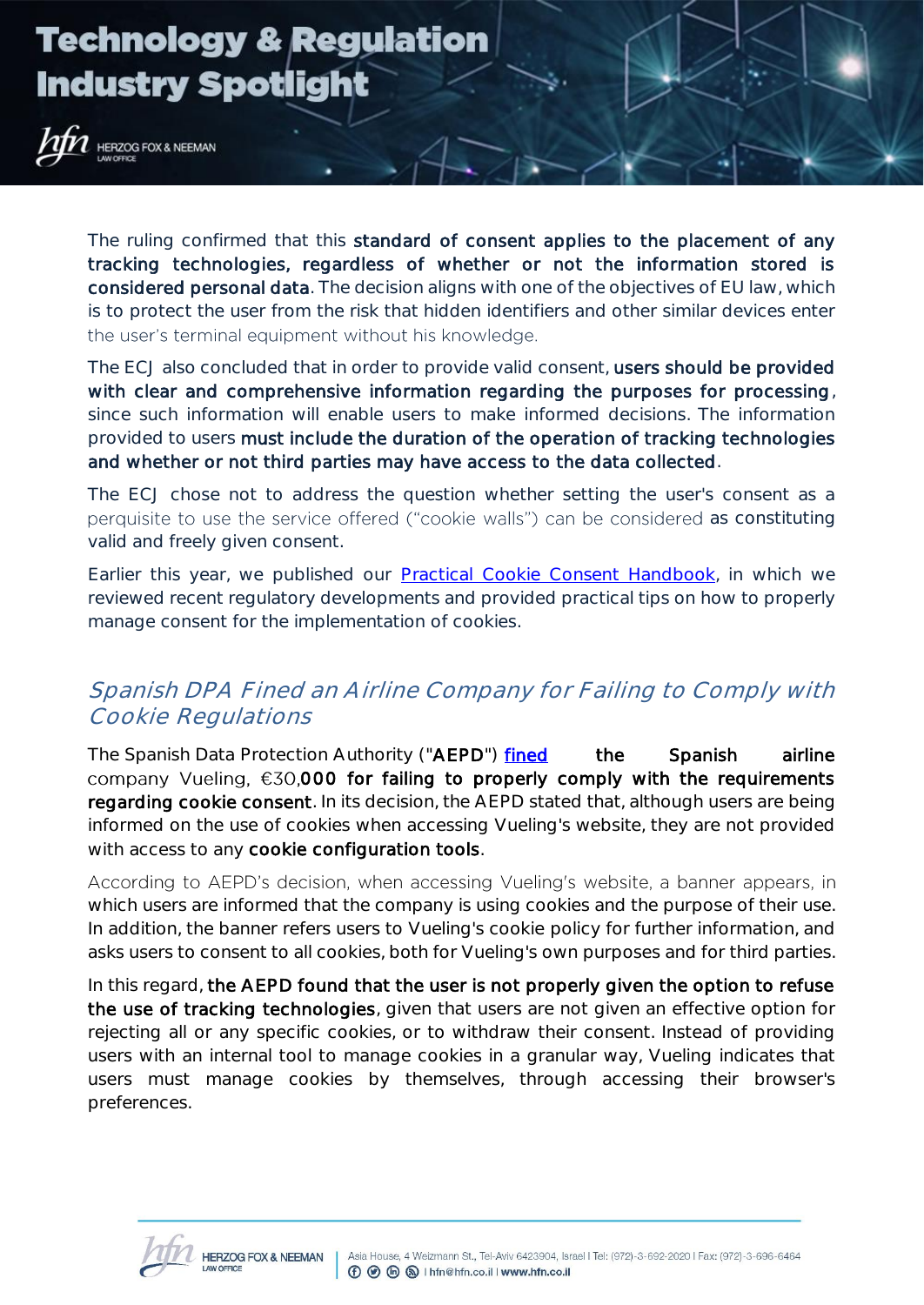# **Technology & Regulation Industry Spotlight**

**HERZOG FOX & NEEMAN** 

The AEPD considered the consent collected by Vueling, by means of "continue browsing", to be invalid, since the company did not offer tools to users in order to manage their consent. According to the decision, Vueling should have enabled a mechanism to reject all cookies and also a mechanism to enable cookies, which would allow users to manage specific cookies in such a granular way. It was stated that although browser configuration tools can serve as complementary tools to the ones offered by the website's operators, they cannot act as a stand-alone solution.

Following such findings, the AEPD concluded that Vueling had infringed Spanish Law on Information Society Services and Electronic Commerce ("LLSI"), according to which, service providers may use tracking technologies but only if they have provided clear and complete information on the use of tracking technologies and their purpose, and that the consent of the users had been obtained. Although the AEPD imposed a  $€30,000$  fine on Vueling, since Vueling acknowledged that it had infringed Spanish law and was willing to pay the fine promptly, the AEPD decided to reduce the fine to  $E$ 18,000.

### Google Warns Developers as it Tightens Cookie Security on Chrome 80

On a similar topic, we previously [reported](https://cdn-media.web-view.net/i/xtjtsh8h/Significant_Limitations_on_Cross-Site_Tracking_by_Apple_and_Google_5.pdf) that browsers are taking measures regarding tracking technologies, [including](https://cdn-media.web-view.net/i/xtjtsh8h/Significant_Limitations_on_Cross-Site_Tracking_by_Apple_and_Google_5.pdf) Google's plan to update Chrome in order to provide users with more transparency as to how sites are using cookies, and simpler controls for crosssite cookies.

This month, Google announced in a **blog post**, that it plans to implement a new secureby-default model for cookies with the launch of Chrome 80 in February 2020. The new model, which was announced last May, has as its objective, to improve privacy and security across the web. Google warns developers who manage cookies to prepare in advance to the change in the "SameSite" cookie attribute.

The SameSite cookie attribute, which was introduced in July 2016, is used by developers when planting cookies. This attribute can obtain the values "Strict", "Lax" and "None", thereby enabling controlling access for third party websites: the *Strict* value blocks all third party cookies; Lax enables cookies only if the user clicked a link to the third-party site; and *None* enables all traffic to flow to third party websites.

The new model will mostly affect developers using cross-site (third party) cookies. Although currently, developers have the option to apply settings to prevent external access, only few developers do so, leaving many same-site cookies exposed to security threats. Under the new secure-by-default model, cookies will be protected from external access by default. Developers will have to use the new cookie setting